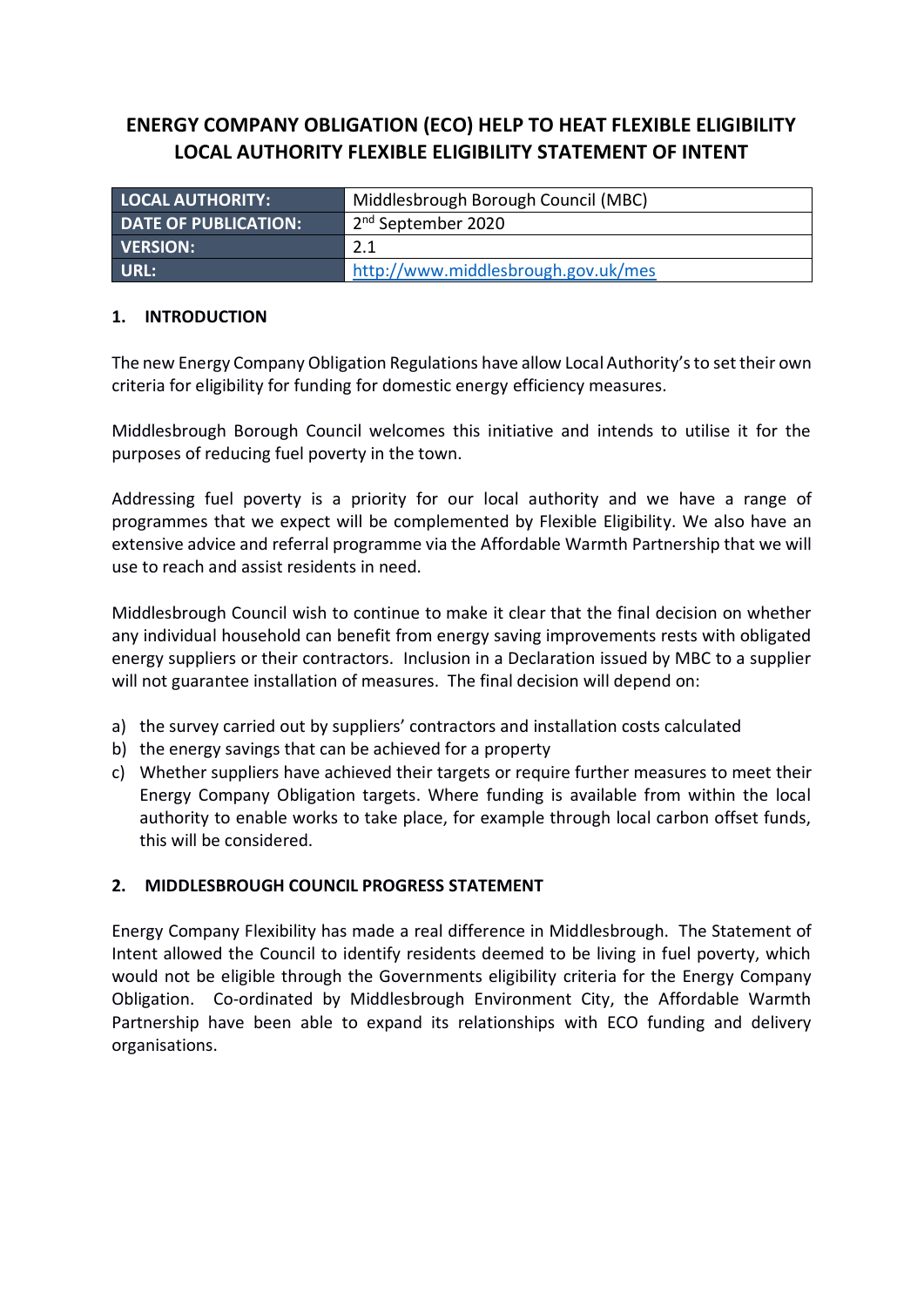# **3. ELIGIBILITY CRITERIA FOR MIDDLESBROUGH'S FLEXIBLE ELIGIBILITY ECO**

Households will be considered eligible for flexible eligibility ECO if they meet one of the following criteria:

- a) low income household, living in a cold home;
- b) have been referred by, or have a letter from a health practitioner;
- c) live in a cold home and are in receipt of Council Tax;
- d) live within a Local Authority as a priority area; or,
- e) an exception case.

### **4. METHODS FOR IDENTIFYING QUALIFYING HOUSEHOLD**

**Route 1 – Individual circumstances (low income living in a cold or inefficient home).** Organisations requesting a declaration must always seek to use Energy Company Obligation (ECO) prior to submitting a flex request. Households will be considered at risk of fuel poverty if they are determined to be a Low Income household, living in a cold or inefficient home. Low income is defined as a household with an income gross of below £26,000 and not in receipt of ECO qualifying benefits. Cold or inefficient home will be determined if an ECO survey recommends an energy efficiency improvement.

**Route 2 – Direct referral or letter from a health practitioner – Organisations requesting a** declaration must always seek to use Energy Company Obligation (ECO) prior to submitting a flex request. "Affordable Warmth on Prescription". A provision for direct referral from Health Practitioners is currently being brought forward by The Affordable Warmth Partnership, whereby targeted GP practices, GPs and other health practitioner's medical staff will be able to refer patients directly to the Middlesbrough Affordable Warmth referral hub, particularly those whose health makes them vulnerable to living in a cold home. Cold or inefficient home will be determined if an ECO survey recommends an energy efficiency improvement.

This route will accept referrals from households with a combined income of £32,000 or less.

This route will be monitored to ensure referrals are equitable. A medical letter stating one of the following health condition\* made worse by cold, will also be accepted as a referral from a health practitioner:

- a) people with cardiovascular conditions
- b) people with respiratory conditions (in particular, chronic obstructive pulmonary disease and childhood asthma)
- c) people with mental health conditions, and
- d) people with disabilities (made worse by cold)
- e) people who are terminally ill
- f) people with suppressed immune systems (e.g. from cancer treatment or HIV)

*\*These are based on NICE guideline NG6 on "Excess winter deaths and illness and the health risks associated with cold homes" with additional criteria including terminally illness and suppressed immune systems.*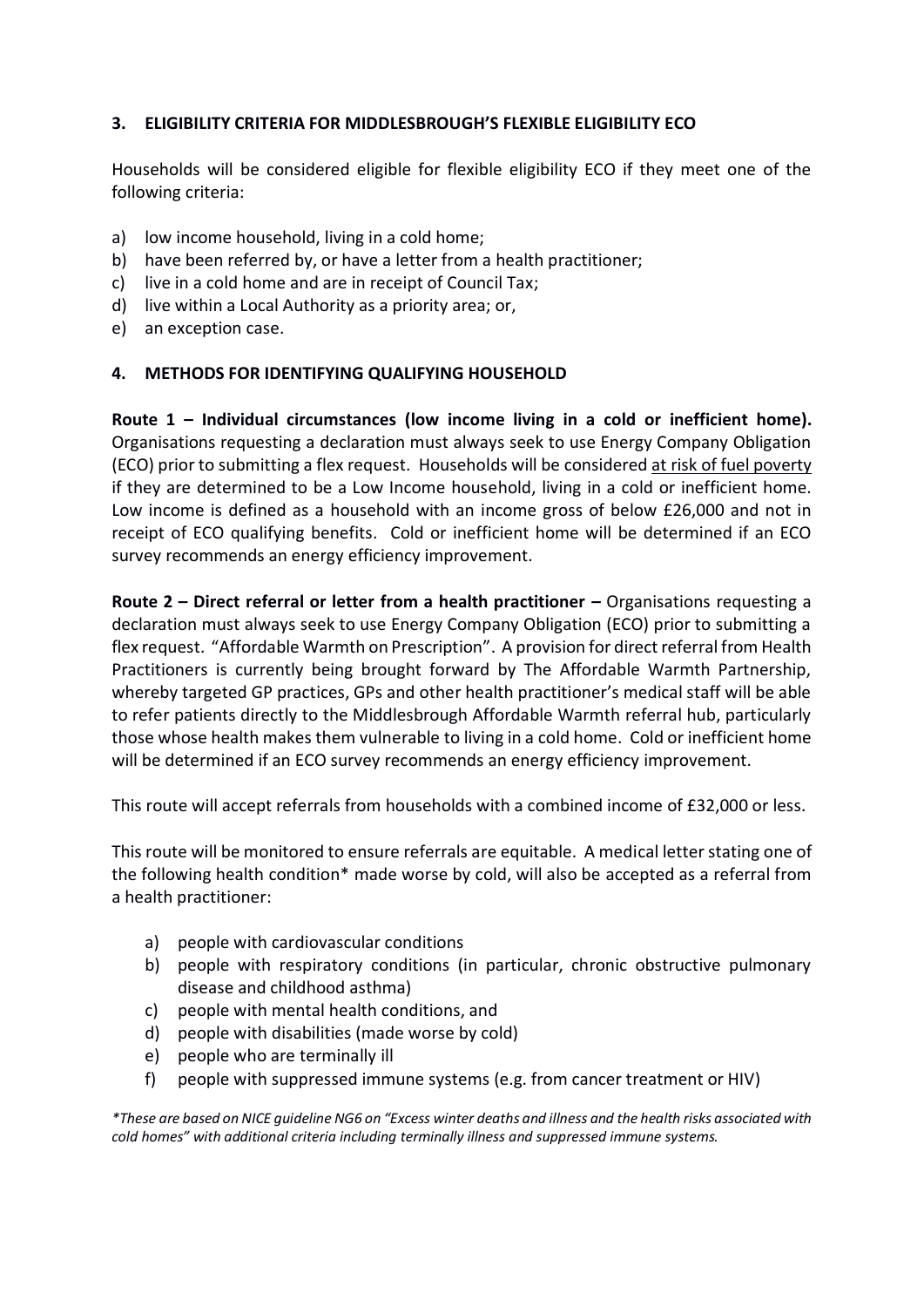**Route 3 – Applicant in receipt of Council Tax** – Organisations requesting a declaration must always seek to use Energy Company Obligation (ECO) prior to submitting a flex request. As recipients of Council Tax, household have already been means tested and identified as requiring financial support due to low income. Household will be eligible if in receipt of Council tax benefit and living in a cold or inefficient home. Cold or inefficient home will be determined if an ECO survey recommends an energy efficiency improvement.

**Route 4 – Area based –** Organisations requesting a declaration must always seek to use Energy Company Obligation (ECO) prior to submitting a flex request. Households not eligible through ECO, or through Route 1, 2 and 3 within this document, and located within the Council's two intervention areas, are eligible through Route 4. These neighbourhoods are defined by the Local Authority as a priority areas, and where there is likely to be a high incidence of fuel poverty.

- a) North Ormesby
- b) Newport

**Route 5 – Exception Cases** – Organisations requesting a declaration must always seek to use Energy Company Obligation (ECO) prior to submitting a flex request. Referral Agencies can make exceptional case referrals, if a resident of Middlesbrough, who the referring agent feels are living in fuel poverty and are in need of assistance, but do not meet any of the eligibility routes outlined within in Statement of Intent. Each case will be review on a case by case basis by an exceptions panel made up from a minimum of three different organisations represented at the Affordable Warmth Partnership. Panel must be chaired by the Chair of the partnership or their agreed deputy.

## **5. WHAT INFORMATION REFERRAL AGENCIES WILL USE TO IDENTIFY ELIGIBLE HOUSEHOLDS?**

Eligible households will be identified and targeted using the following means:

- a) Where the legal use of data allows, partners will identify those living in private sector and in receipt of the relevant means-tested benefits
- b) Partners will cross-reference data on income with data that is held or accessible on the UNO housing database including Energy Performance Certificates, and on the private rented sector
- c) Low income households living in energy inefficient housing will be identified in the private rented sector through enforcement activity under the Housing Act 2004
- d) Individuals in fuel poverty will be identified though Middlesbrough's extensive fuel poverty referral network through the Affordable Warmth Partnership (see Section 4)
- e) Particular efforts will be made to reach low income households in older dwellings
- f) Infill properties within area based projects to install solid wall insulation (SWI). To increase the economies of scale of SWI projects in homes which are not fuel poor, OFGEM has agreed that these properties will be eligible for ECO funding where they are co-located with a minimum percentage of households assessed to be fuel poor or living on a low income and vulnerable to the cold.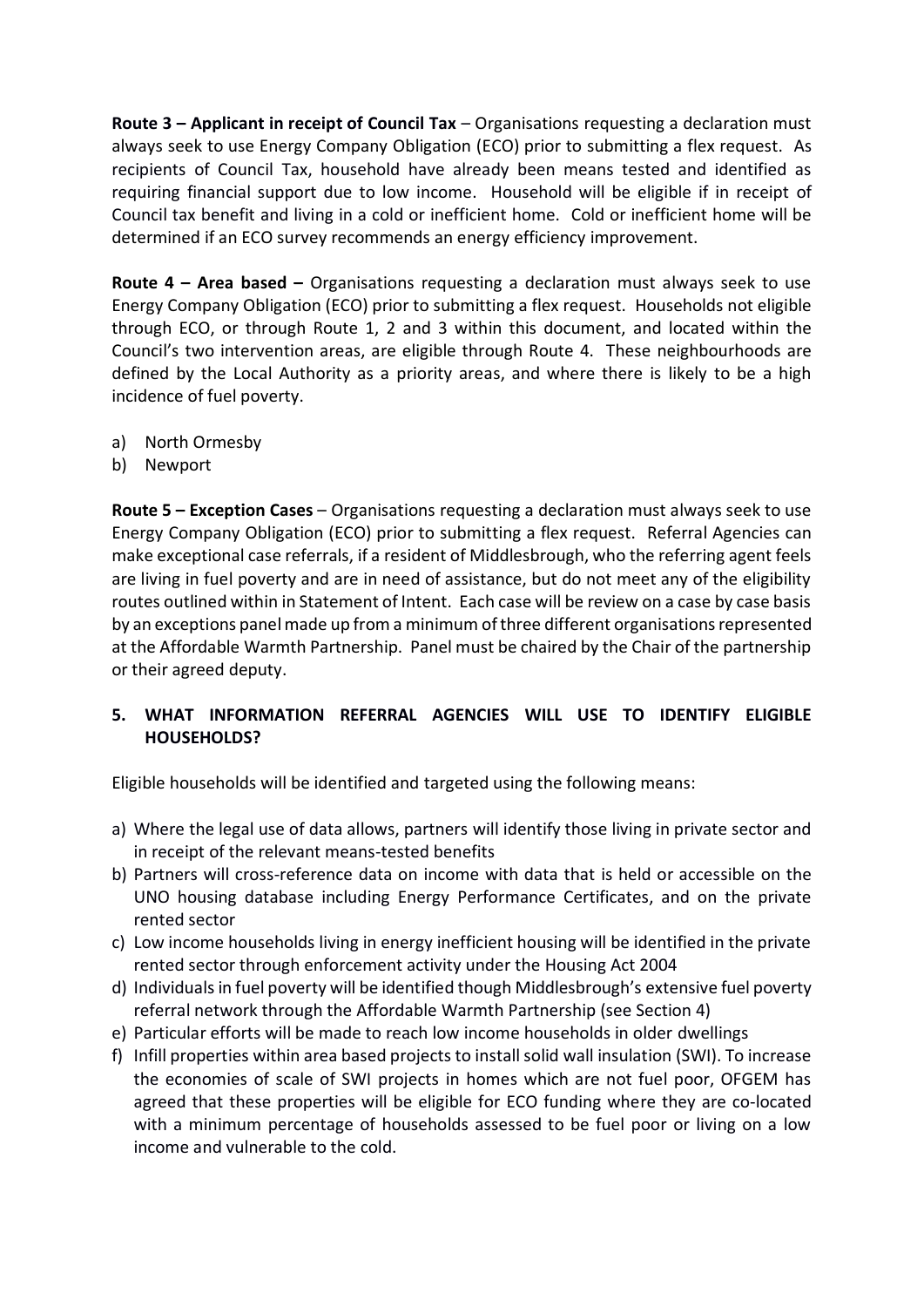- i. Same terrace at least 50% of properties in an SWI project must meet ECO flex eligibility
- ii. Same building at least 50% of properties in an SWI project must meet ECO flex eligibility
- iii. Adjacent properties at least 50% of properties in an SWI project must meet ECO flex eligibility

## **6. IDENTIFYING LOW INCOME AND VULNERABILITY TO COLD**

The Affordable Warmth Partnership (AWP) provides an effective means of identifying vulnerable household through a large and well-established referral network. Through this network we intend to continue targeting those households containing people with the characteristics below. These are aligned with the National Institute for Health and Care Excellence (NICE) 2015 guidance on excess winter deaths and illness caused by cold homes, which forms the basis of the Middlesbrough Affordable Warmth Action Plan

## **7. GOVERNANCE**

Evidence of qualifying criteria must be provided with all referrals.

Only referrals accompanied with a Referral Declaration Form will be accepted by Middlesbrough Council [\(www.middlesbrough.gov.uk/mes\)](http://www.middlesbrough.gov.uk/mes).

Any organisation wishing to make a referral to Middlesbrough Council must have a signed Data Sharing Protocol in place, and use Objective Connect to share personal data.

The following officer will be responsible for signing Declarations on behalf of the Local Authority.

| Job title: | <b>Private Sector Housing Officer</b> |
|------------|---------------------------------------|
|            | Telephone: 01642 729282               |
| Email:     | peter brewer@middlesbrough.gov.uk     |

A review will be carried out within 5 years of approval, unless Government announce changes with the way in which fuel poverty is identified.

#### **PROCESS**

**Referrals –** Referral network – Affordable Warmth Partnership (AWP) works with a range of partners across Middlesbrough to offer a joined up range of support to vulnerable residents facing fuel poverty. AWP operates a single point of access referral hub. Residents are either referred by third parties such as local health, social care, housing services and voluntary sector organisations or can refer themselves.

Affordable Warmth Partnership – Freephone 0800 304 7084 [warmhomes@menvcity.org.uk](mailto:warmhomes@menvcity.org.uk)